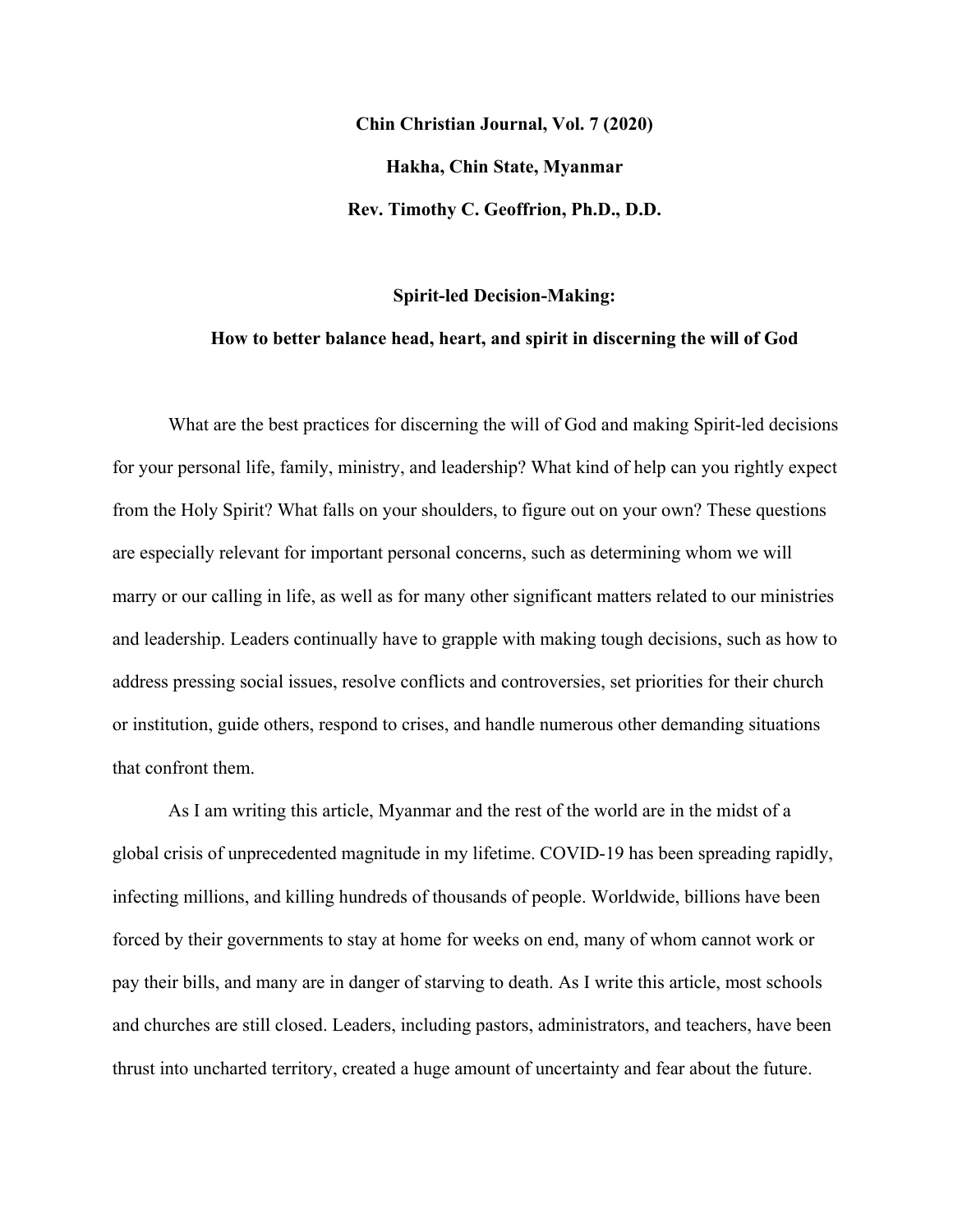What is God's will—not for the coronavirus, but for those of us (nearly everyone) who must make tough decisions about what we do, where we go, how we live, what kind of ministry we still can offer, and other related questions of life and leadership?

This article does not attempt to offer specific answers to this present crisis, but steps back to look at the bigger question of how any Christian, but especially leaders, can discern the will of God and make Spirit-led decisions when the answer isn't immediately clear and when the stakes are high. We will discuss some of the leading challenges in discerning the will of God and the necessity of creating and utilizing a discernment process in decision-making. Different kinds of decisions require different resources. Some matters require more intellectual capital, theological reflection, or technical knowledge, while others require more practical skills, emotional intelligence, or common sense. We do not have space to try to discuss all types of decisionmaking situations or all the possible resources one could draw on. Instead, we will look more narrowly at some of the most helpful intellectual resources that have been utilized by church leaders, historically, in their efforts to arrive at thoughtful, balanced decisions related to doctrine or practical theological matters. We will also discuss the important role of the Holy Spirit and review some practical suggestions for reaching the best possible, Spirit-led decisions at the end of a discernment process. Finally, we're going to look at one of the biggest challenges to good decision-making, namely the human tendency to react irrationally in a stressful situation, rather than stay grounded, thoughtful, and faithful. To illustrate this latter topic, I am going to share my personal experience from this past March when I had to face a difficult decision about whether I should stay in Myanmar to continue my ministry or return home early in light of the COVID-19 global crisis.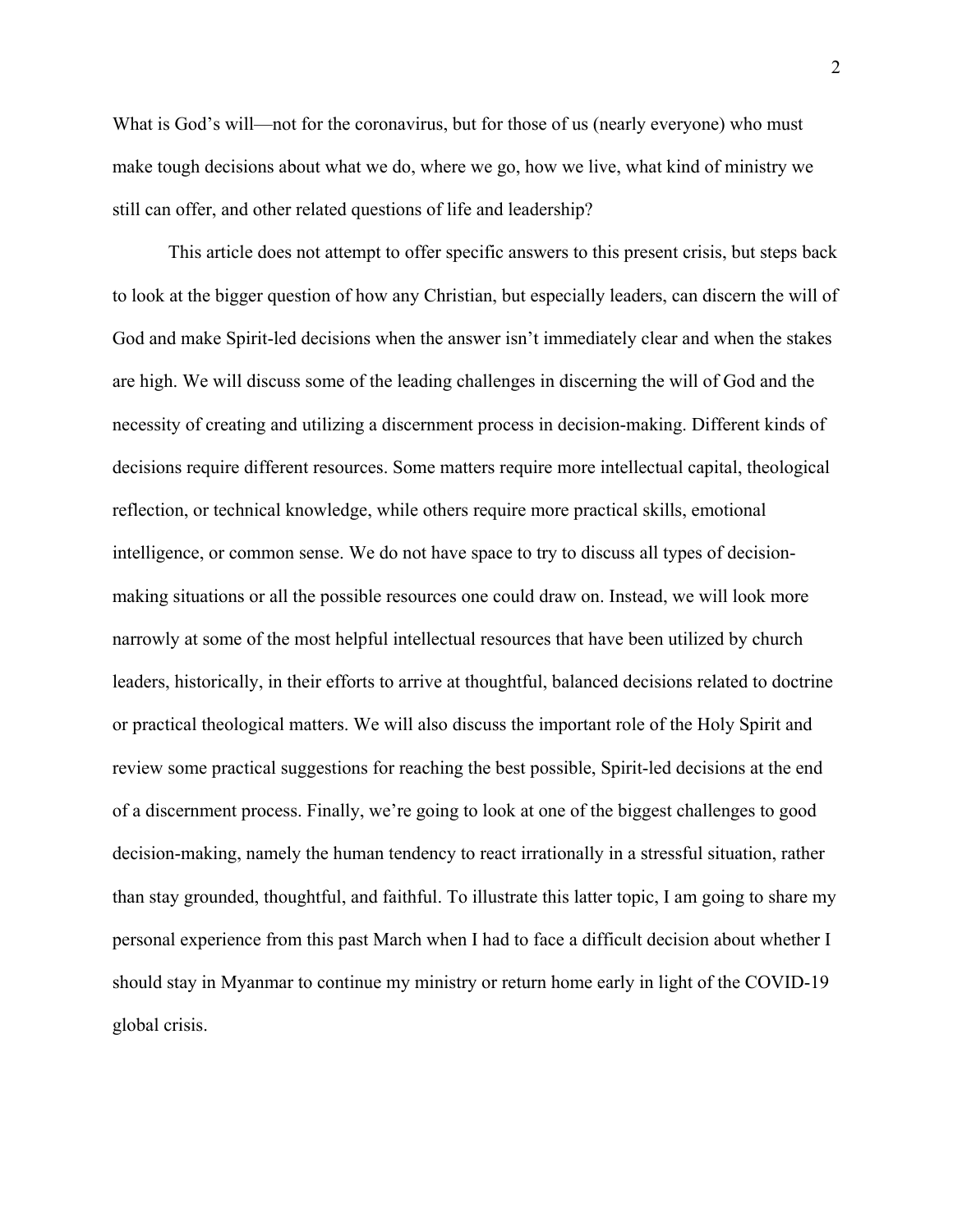Ultimately, discerning the will of God is not a science with a set formula that will always produce a guaranteed result. It is also not magical, whereby we must wait for signs and strange feelings in order to hear from God. God's presence is unseen, and his prompting may not be easily detected; but that doesn't mean God is not active. Spirit-led leaders need to balance input from the head (rationality), heart (feelings and values), and spirit (how we sense God prompting us). We need both to take initiative to work toward making a timely, intelligent decision, based on the information available to us, on one hand; and to continually listen for the Spirit's voice, notice open and closed doors, and trust God to lead and guide, on the other. 1

### **Discerning the will of God can be difficult**

When is it hardest for you to know what to do or how to make a good decision? What makes knowing the will of God so challenging at certain times? Based on my experience and input from hundreds of pastors and leaders in the workshops I've led on Spirit-Led Leadership in Myanmar and elsewhere, the various challenges related to discerning the will of God can be grouped into seven categories.

1. Personal/spiritual issues: When there's sin in our lives, resistance, distraction, or rebellion against God's leading, we don't want to listen to God or cooperate with the Holy Spirit's leading.

<sup>1</sup> This article expands on material that I have written elsewhere. See Chapter Three, "Be Discerning," in *Saying Yes to God: How to Keep in Step with the Spirit* (Eugene, OR: Cascade Books, 2017) 51-61; and *Teaching Notes* for my "Spirit-Led Leadership" workshop. The full pdf version of the course can be accessed under the "Teaching and Sermons" tab in Faith, Hope, and Love Global Ministries' Resource Library at www.fhlglobal.org.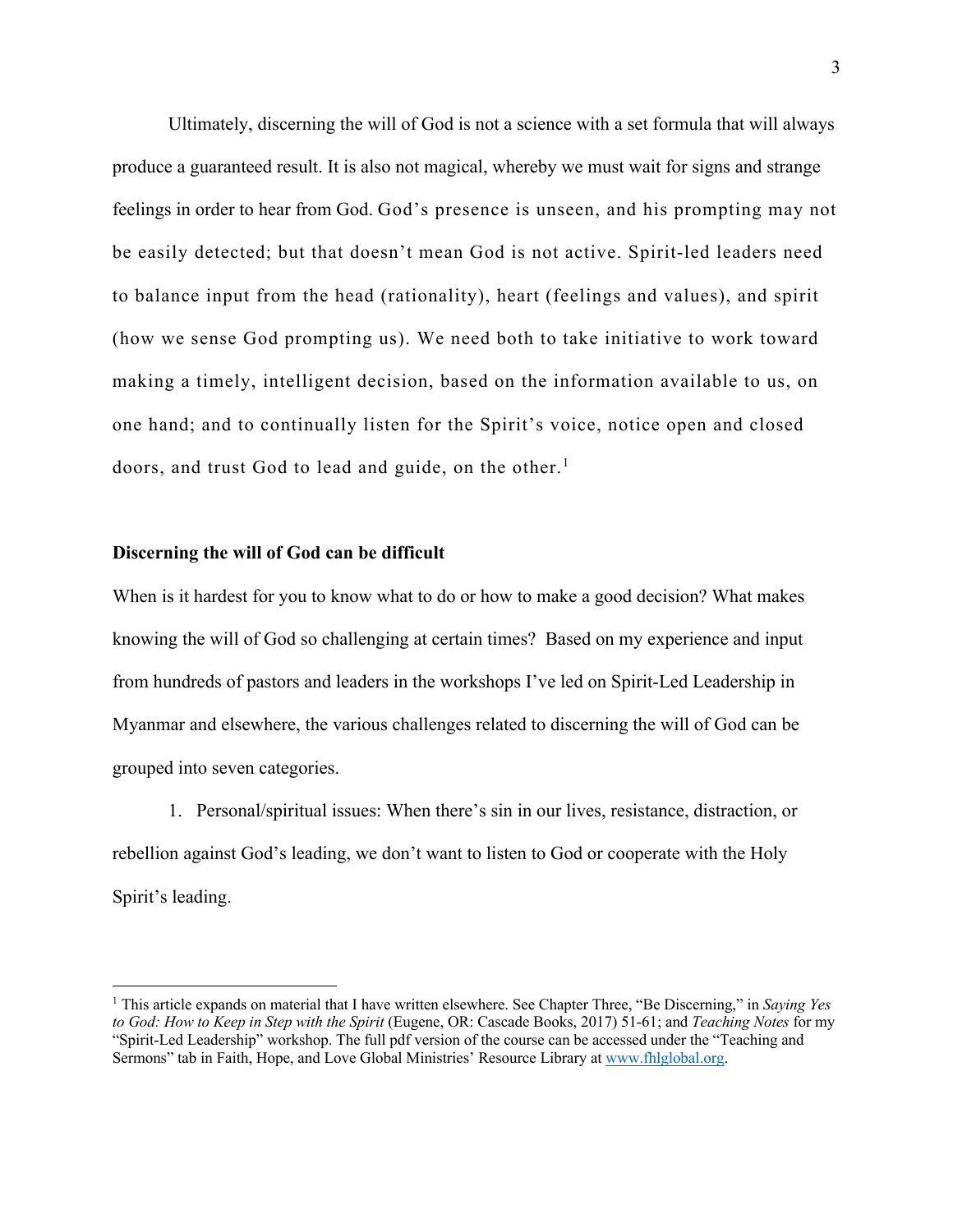2. Social issues: Conflict with others, disruptive church members, fear of displeasing others, intense disagreements, power struggles, and the like can create so much turmoil socially that it becomes hard to discern God's voice amid all the other competing voices. Under such circumstances, it can also very challenging to work toward consensus in peaceful, rational ways.

3. Emotional issues: Sometimes our own personal issues or circumstances produce so much emotion within us, we may feel too overwhelmed, afraid, or upset to pray.

4. Intellectual issues: When we stop to think about the tough decision that needs to be made, many questions may come to mind that make us pause or undermine our confidence in God's leading. E.g., We may want to start a new church. Did this idea come from God or from ourselves? Or, as another example, in the midst of the current COVID-19 crisis, how should we understand suffering and loss—are they God's will or the result of evil in the world, natural dangers, or the sinful choices of others? Or, when a new idea comes to us that energizes us to take action, how do we distinguish our own desires from God's will?

5. Differences of opinion. How do we decide what to do when there are competing opinions on God's will or multiple good options? E.g., We must create a strategic plan for our church or group, but different people have different ideas about what they think God wants to do. Or, what do we do when our views clash with the views or policies of those in authority? The senior leaders may have the authority and power, but younger leaders believe that they are listening better to the voice of God. Who's right?

6. Proper interpretation of circumstances: How do we interpret opposition, resistance, set-backs, and failure? Are they signs that we were misguided when we thought we knew what God wanted us to do? Was it a matter of wrong timing? Was our failure due to our lack of planning or not working hard enough? Was the plan a good idea, but just the wrong place to do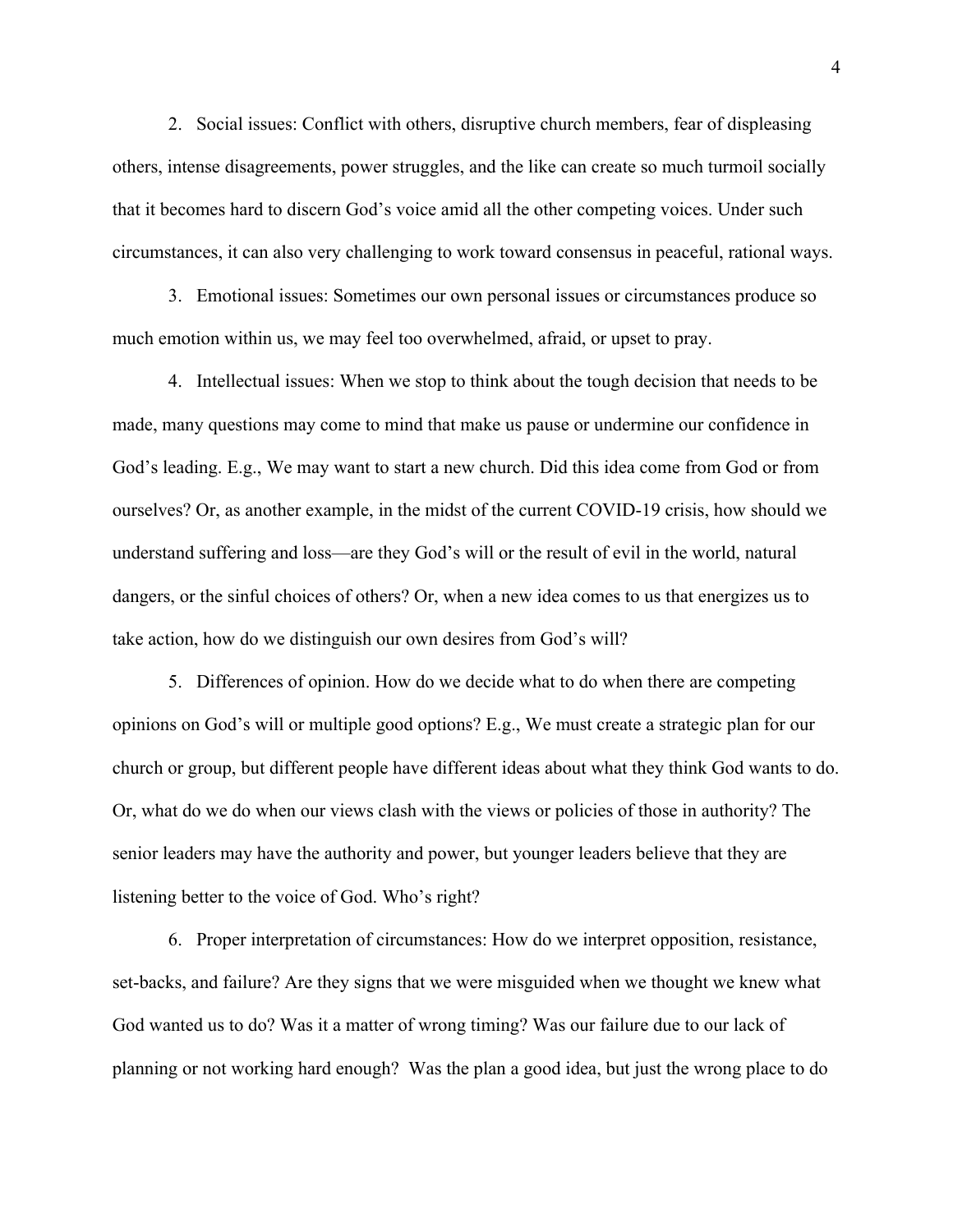it? Were we not listening well enough to the voices of others in the congregation? E.g.., Imagine you tried to start a new program to help widows learn how to grow their own food and to sell it, but you couldn't find enough money to buy seeds, and some people in the village opposed the idea. Should you conclude that your plan was not God's will? Perhaps it was God's will, but you need to go about it differently or be more patient. The point is, it's not uncommon for people to jump to conclusions about why something happened or didn't happen, but a thoughtful leader must prayerfully consider the multiple options for explanations in discerning how God is leading.

7. No answer from God. One of the most frequently cited difficulties in discerning the will of God is silence. We pray, but we hear nothing. We wait, but no insight comes. What should we do then? Typically, most of us just go on, with or without a clear answer from God. Yet, we use God language to justify our decisions. Is that appropriate? What is your theology behind your decision-making? When is common sense or the viewpoint of the leader enough to make a decision, and when should Christian leaders insist on waiting for an answer from God before moving ahead? If you decide to wait, how would you know if and when you got an answer?

#### **Create a thoughtful, Spirit-led discernment process**

In light of all the challenges, issues, and complexities we've been outlining, experience and wisdom suggest that Christian leaders will need to create a thoughtful process for discerning the will of God and making tough, Spirit-led decisions. We are not talking here about emergency decisions that require rapid action, such as clearing a burning building, fleeing danger, rushing to turn off the water when a water pipe breaks. Rather, on one hand, we're talking about addressing doctrinal or practical theological matters, such as new theological ideas or doing mission in the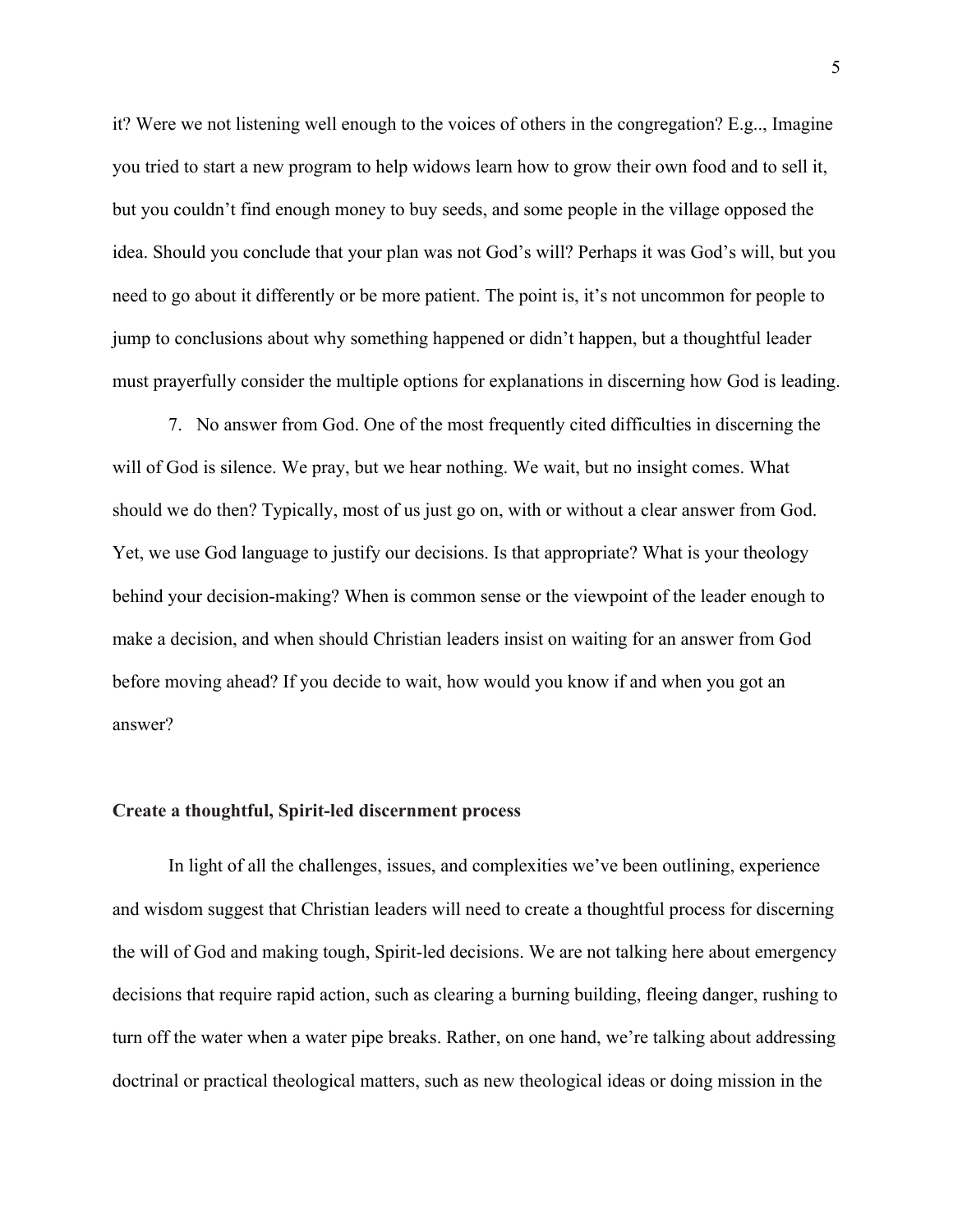modern context. On the other hand, we're talking about the important practical issues of life and leadership, be it choosing a marriage partner, vocation, employment, leading congregations or other groups of people, handling major conflicts, responding to crises and communitythreatening forces, strategic planning, and the like. In general, the goal of a discernment process in group settings should be to reach a consensus among the leaders (and among as many of the other stakeholders as possible) as to how God is leading or what is the wisest, most faithful course of action to choose. But how can we get there?

Making good decisions, by which I mean Spirit-led decisions that well serve the cause of Christ and his kingdom, requires, first of all, identifying what kind of decision needs to be made and who needs to be involved in the discernment process. Does it pertain to doctrine or practical matters? Does it concern individuals, the whole church, the Association, the whole denomination, or someone else? Is it time-sensitive (i.e., you need to make the decision quickly) or something that you can take your time on? Is it meant to address a temporary situation (e.g., how to get food during the lockdown), or will it be foundational for the future (e.g., creating a policy on faculty qualifications or teaching standards)? Is it stemming from a crisis (e.g, COVID-19), a longer-term problem (e.g, drug and alcohol use among teenagers at church or lack of academic competency among students), or a desire to create something new or better (e.g., starting a new music program or outreach to Buddhist neighbors)? Many leaders may be readily aware of what kind of decision needs to be and its implications for the future, but not everyone else is. Good leadership requires making the effort to articulate to others what is being discussed, why it's important, who will be affected by the decision, and who should be involved in the decision-making process.

Good leadership (and good time-management in general) also requires differentiating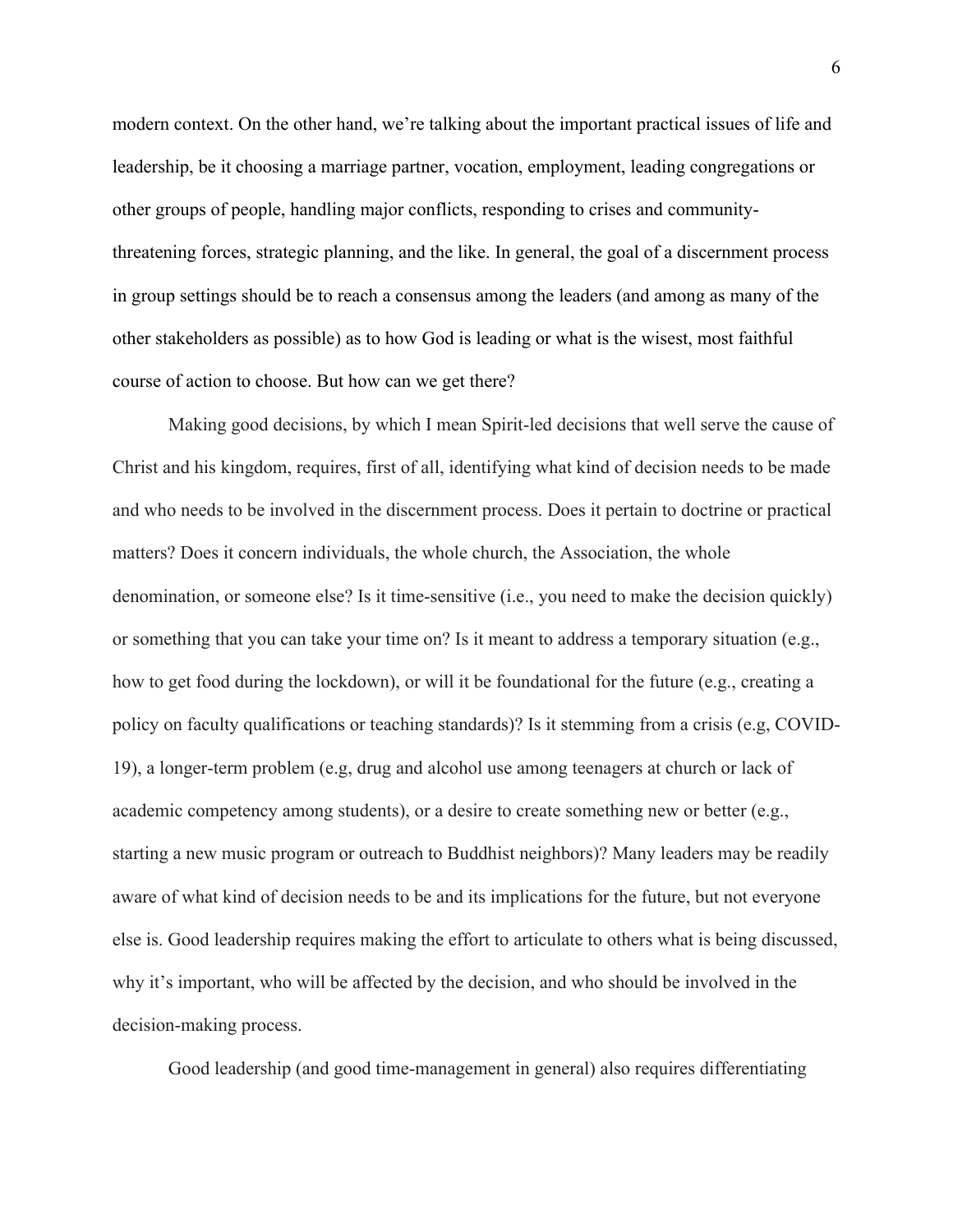between important versus unimportant issues, as well as urgent versus non-urgent matters. Too many leaders waste too much time on unimportant issues or focus exclusively on urgent issues, while most of one's time should be spent thinking about the most important, non-urgent matters. If it is important, then by definition, it should be a high priority for the church, institution or organization; but not just when it is urgent. If you spend most of your time putting out fires (only addressing urgent matters), so to speak, you are more of a fire-fighter than a leader, and your leadership will likely be scattered and frantic. However, if you can focus most of your efforts on important, but nonurgent matters, then you will have enough time to think strategically and work toward a solid, well-supported decision in a measured, calm manner.  $2$  The church today needs leaders, true, Spirit-led leaders, not just firefighters or busy ministers, fulfilling ordinary duties. Get clear about what kind of decision needs to be made, how important it is (or isn't), and how urgent it is. Then, based on your clarity, you will be able to determine how much time and effort to put into a discernment and decision-making process, as well as who needs to be invited to participate in the process.

Once you decide what kind of decision needs to be made, who should be involved in the process, and what your time frame is for making a decision, then you need to identify and draw upon the most important resources. All resources are potentially useful, but they are not equal. If the issue is doctrinal (e.g., how the church understands and talks about who God is) or relates to practical theology (e.g., how the church should function as the body of Christ or how to address significant, modern-day social issues that pertain to the church), then Wesley's Quadrilateral, which is sometimes called the four-legged stool, provides critical, time-tested resources: Scripture, tradition, reason, and Christian experience. If the issue pertains to human relationships

<sup>&</sup>lt;sup>2</sup> Well known (now deceased) author, educator and inspirational speaker, Stephen Covey, famously differentiated between important versus non-important, and urgent versus non-urgent tasks, in his "time management matrix," in his best-selling book, *The Seven Habits of Highly Successful People* (New York: Free Press, 1979, 2004).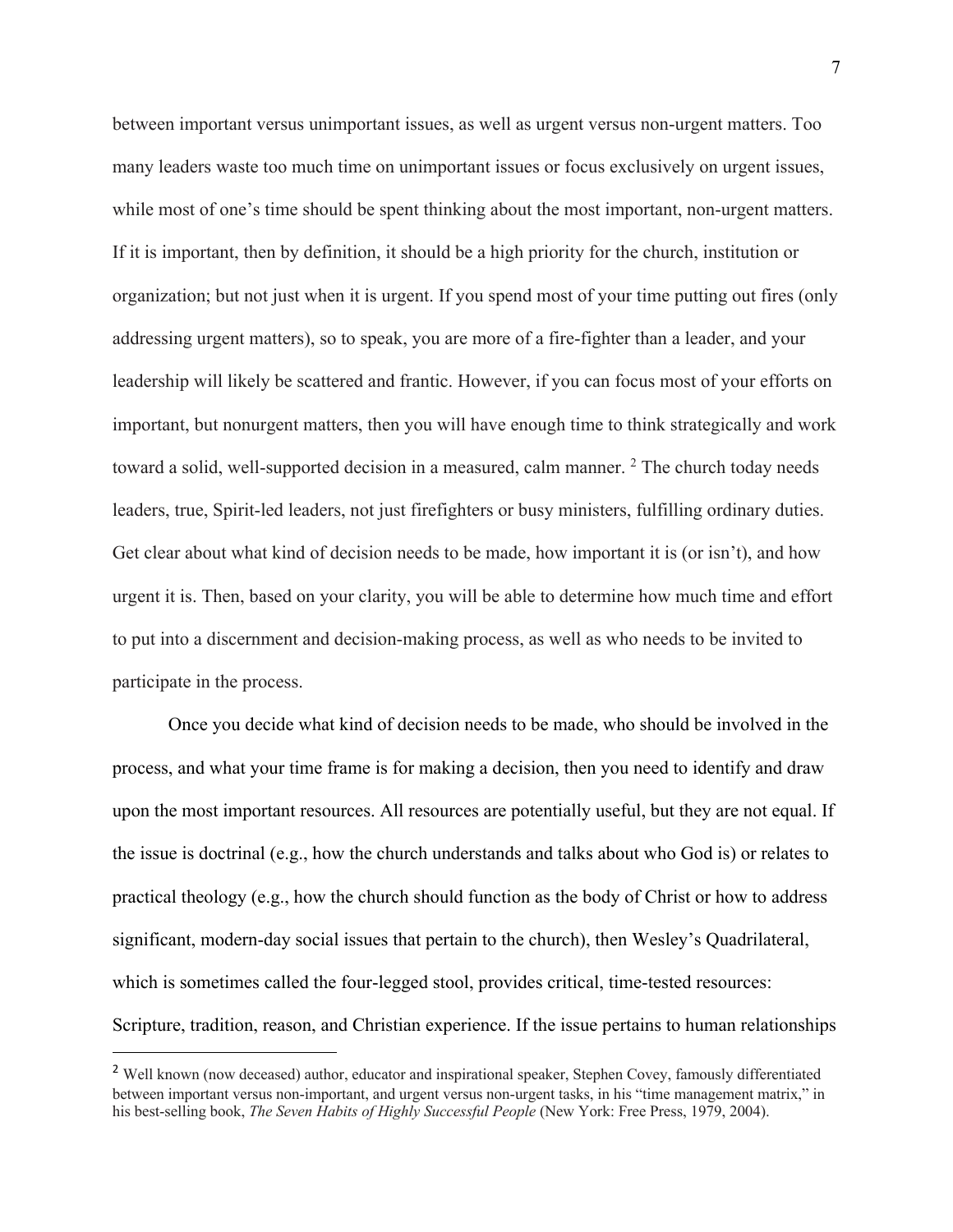(such as conflict resolution), strategic planning, or some other practical matter, then there are a whole host of more suitable resources available from books, the internet, mentors, etc. that wise and competent leaders will avail themselves of.

### *Intellectual Resources*

Broadly speaking, church leaders have historically drawn on four resources or tool (clear principles, standards, guidelines and values) to help them in their discernment and decisionmaking processes. Here, alongside traditional methods of discernment, such as weighing pros and cons, thinking through the options, gathering input from others, evaluating opportunities against our highest values and priorities, and praying for God's guidance, the four-legged stool of the Protestant tradition is a valuable starting place as new questions, issues, and needs arise over time: Scripture, reason, church tradition, and Christian experience.

- 1. Scripture. According to Paul, Scripture (by which he meant the Old Testament) is useful for matters of faith, the development of character, and equipping for good works and useful service (2 Timothy 3:15-17). How much weight do you give to Scripture (Old and New Testaments) in the development of your theology and church practice? Is the Bible the authority for matters of faith and practice, an inspired guide to be consulted, a collection of wise suggestions for inspiration, or something else? When, if ever, is it permissible to develop theology or adopt a course of action that is not supported or even runs contrary to teaching in Scripture?
- 2. Church polity and tradition. Every time a new question or idea arises, one of the resources leaders can draw upon is the thinking and practice of those who went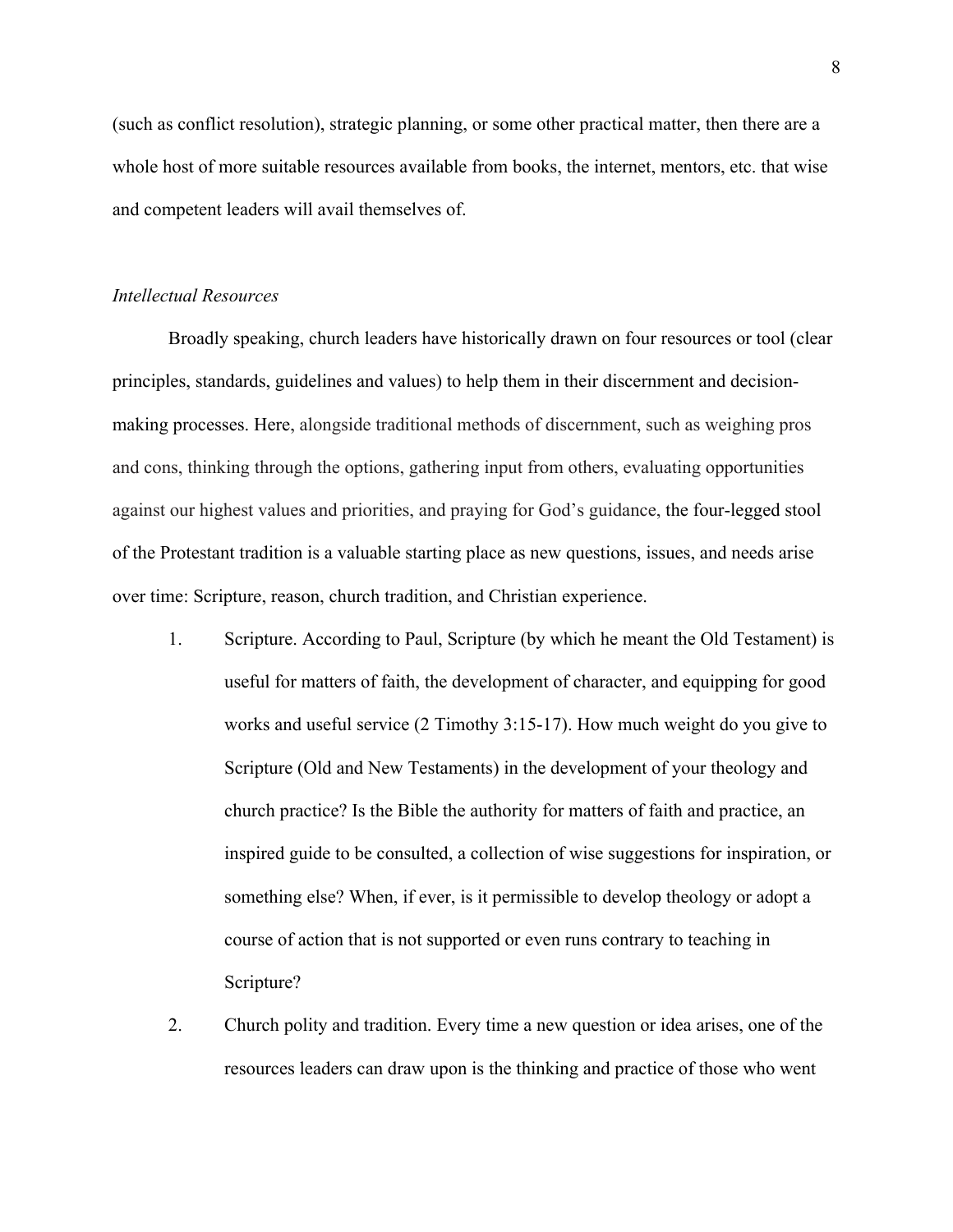before us. E.g., Suppose a couple brings their dying infant to the pastor and asks that he be baptized. Depending on your denomination, the pastor may agree or not. Baptists, for example, would not need to hold a lengthy discernment process about whether or not to baptize the dying infant, because Baptists historically do not baptize children who are not old enough to confess their faith in Christ. Baptist pastors will readily pray for the family and the health of the child, and they may commit the dying child into God's mercy and care, trusting God to do what is right, based on his perfect wisdom. However, they won't baptize the child. No discernment process is needed. Tradition holds sway, in this case.

- 3. Reason. Feelings are important to us, because they alert us to what's important to us. However, when it comes to decision making, reason (or rational thinking) is critical to making good decisions. Good reasoning depends upon examining our presuppositions, gathering facts and information, and considering the emotional and other practical implications of our decisions on others. How do you capitalize on the contributions of both reason and feelings? How will you guard against irrational decision-making? How will you guard against unfeeling, insensitive rationalizations?
- 4. Experience. John Wesley added "Experience" as the fourth leg of the discernment stool, which earlier Protestant Reformers had not factored into their model. Pastor Steve Manskar provides a very good, simple explanation of this fourth leg of the stool. He wrote the following online:

Experience is our real-life encounter of God-with-us in our ordinary, every-day life. These encounters with the divine bring us to and keep us with God. They inform our thinking and understanding of who God is and how God works in the world (reason) and breathes life into our reading of Scripture and living out of the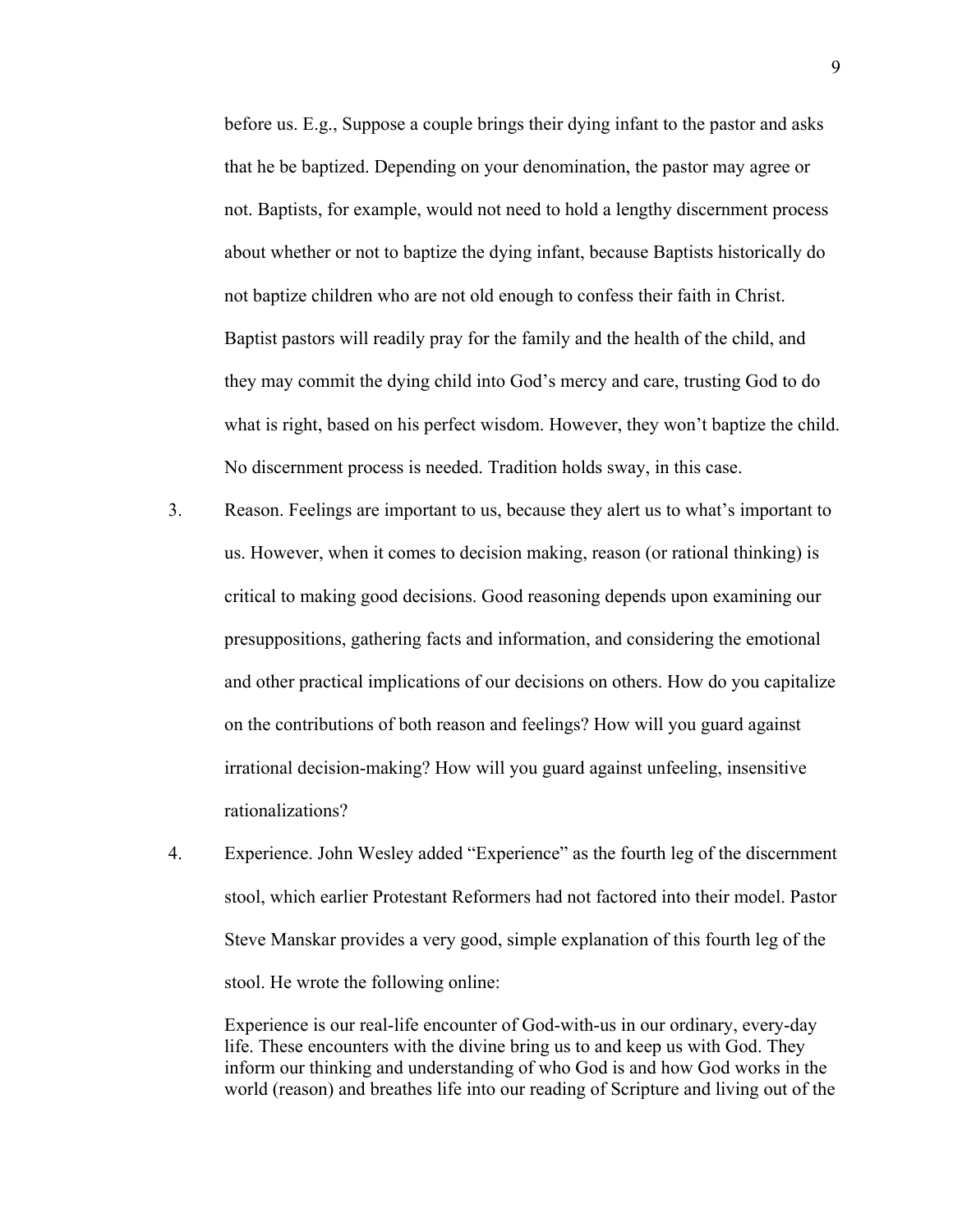tradition. Experience is the Holy Spirit's work in, with, and through us that gives life and meaning to the good news of God for the world in Jesus Christ. Experience allows the Holy Spirit to work in us to make faith vital and lifegiving. It forms us into channels of God's grace for the world. We become living witnesses for Jesus Christ in the world and follow his teachings through acts of compassion, justice, worship, and devotion under the guidance of the Holy Spirit.

Experience is like salt because it adds flavor to Scripture, tradition, and reason and makes them taste good. "O taste and see that the Lord is good; happy are those who take refuge in him" (Psalm  $34:8$ ).<sup>3</sup>

To be able to draw on your Christian experience in helpful ways in a discernment and decision-making process, we need to learn how to draw lessons from how we have seen God at work in our lives over the years. How would you describe your personal experience with God? What experiences with God have helped you to know God better and discern God's will for your life or your church? What conclusions will you draw from your experience without over-generalizing from it? How will you challenge your interpretations of experience, when need be?

For example, if you have experienced the life-transforming power of God's mercy and grace personally, you might choose to be more forgiving to someone who has broken the letter of the law. By the letter of the law and tradition, the woman caught in adultery deserved to be stoned to death, but Jesus' compassion and pastoral sensitivity chose a course of action that diffused the emotionally-charged situation and led to redemptive, constructive alternative for the woman (John 8). Or, as another example, if you experienced God working through someone normally not included in leadership, you may consider becoming more inclusive

<sup>&</sup>lt;sup>3</sup> Pastor Steve Manskar, "Teaching the Quadrilateral"

http://accountablediscipleship.blogspot.com/2009/07/teaching-quadrilateral.html. Unfortunately, it was no longer accessible as I wrote this article.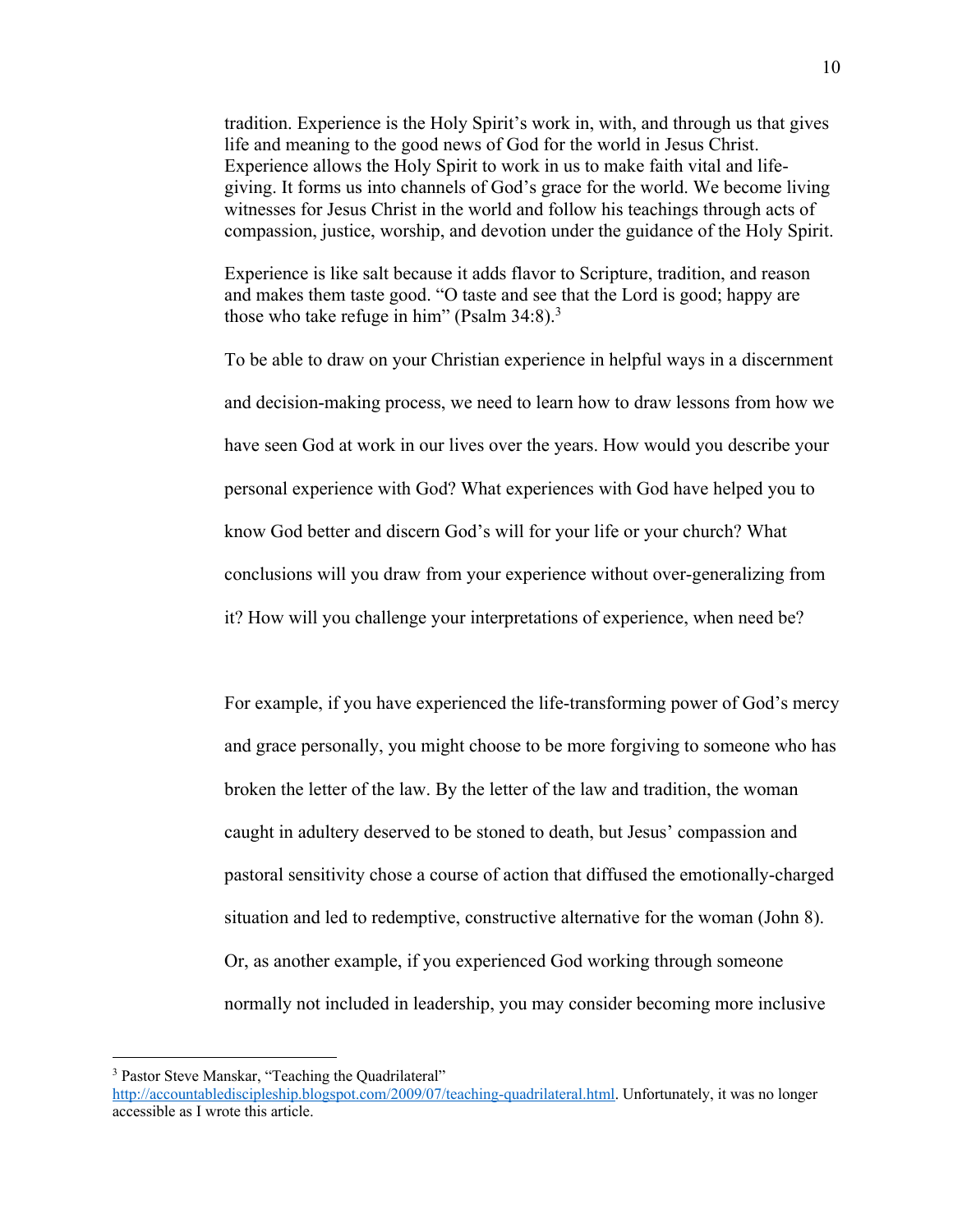of all ages, genders, ethnic groups, etc. in choosing ministers and leaders, regardless of whatever of the restrictions stemming from tradition. Or, if you sense that church tradition has been unduly unloving or lacking compassion for a group of people, you may be willing to make changes in church policy in order to be more loving and inclusive.

## A brief case study

Historically, abolishing slavery is an example of churches changing their policies on the basis of their experience (the Holy Spirit's conviction), even though slave owners appealed to Scripture, reason, and tradition to justify themselves. The Old Testament permitted slavery and provided guidelines to ancient Israel to govern who could be slaves and how they were to be treated. In the New Testament, biblical writers instructed slaves to be submissive to their masters. Though masters were not to be harsh toward their slaves, they are not instructed to free them. At least in the United States, Southern Baptists allowed church members to own slaves. Reason supported the practice as well, at least from the standpoint of the economic well-being of the slave owners. However, over time, Christian voices in both England and America began to rise up against the immorality of slavery.

In England, John Wesley (1703-91), the author of the quadrilateral concept that we've been discussing (drawing on Scripture, tradition, reason, and Christian experience in discerning the will of God), argued vociferously against slavery as a "personal sin and social injustice," and chastised his fellow citizens for objecting to the mistreatment of slaves but failing to outlaw the practice.4 Novelist Shaunta Alberger illustrates how abolitionists drew on Scripture in fresh ways

<sup>4</sup> See, John Wesley, *Thoughts upon Slavery*. For the electronic version, go to https://docsouth.unc.edu/church/wesley/wesley.html, accessed, April 21, 2020.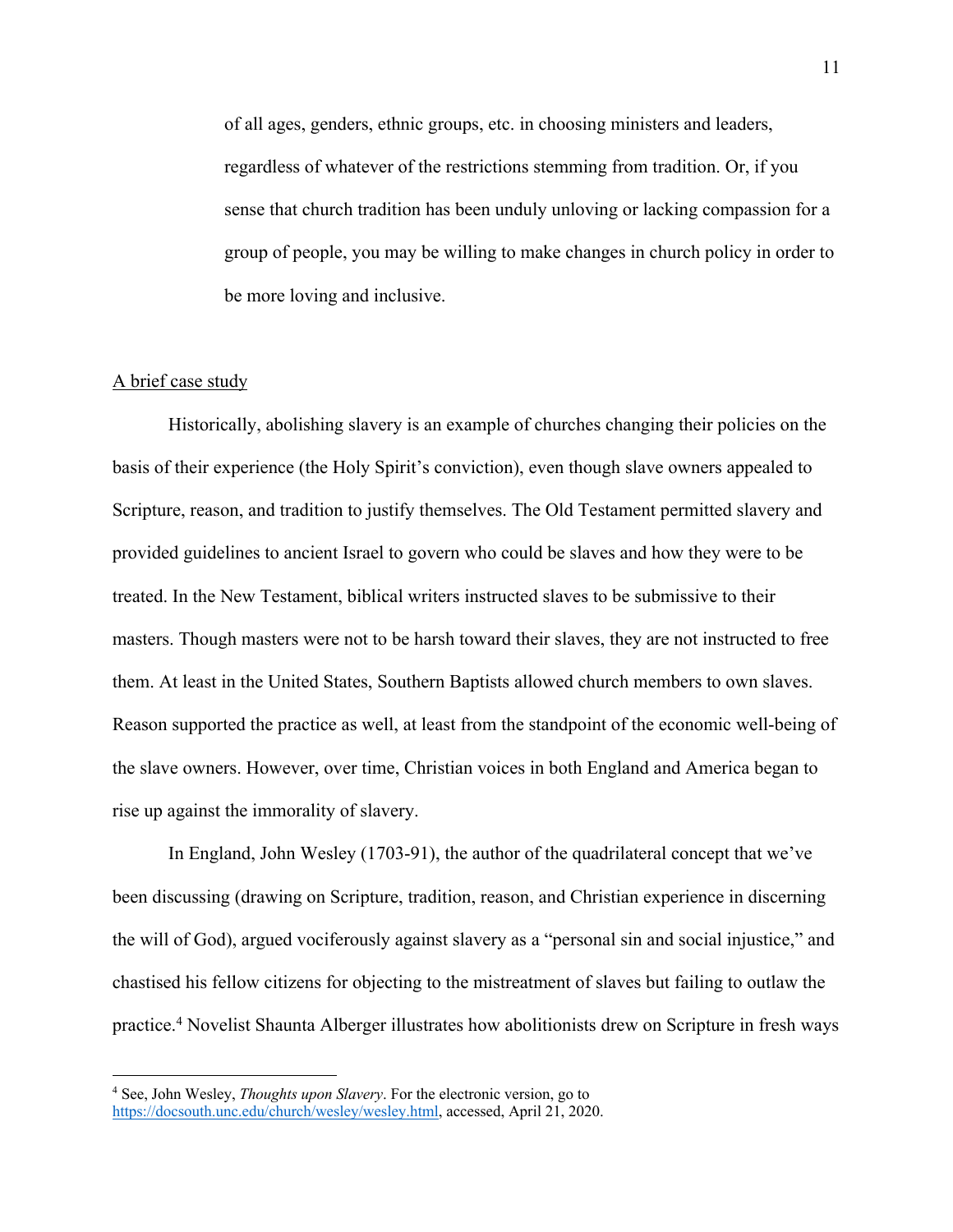to oppose slavery, even though it had been traditionally accepted and was supported by both Scripture and reason. She writes:

> William Wilson, an abolitionist, stated that slavery went against the basic beliefs of Christianity. His main argument was the biblical principle of man being made in God's image. Abolitionists also believed that slavery went against God's Golden Rule, to love your neighbor as yourself.<sup>5</sup>

Likewise, in the United States, American (Northern) Baptists, among others, were horrified by the practice of kidnapping Africans and forcing them into a lifetime of slavery. However, one group of Baptists, primarily in the South, justified the practice. This division was a leading cause for the creation of the Southern Baptist Convention (1845) and ultimately the civil war (1861-65).<sup>6</sup> Eventually, more and more people, globally, became convinced that the principles of love of neighbor and equal respect for all human being as creations of God won the day.

The church's change in viewpoint on slavery does not pertain to doctrine but to practical theology. The church (and society) needed to make a tough decision about whether Christians would continue with their traditional interpretation of Scripture and acceptance of societal practices or apply the principle of love of neighbor in new ways, at huge economical and social costs. This case study illustrates how Christians experience (in this case, the love, mercy, and compassion of God), along with a fresh reading of Scripture, led to new ways of thinking and validated a more humane, inclusive treatment of a formerly exploited and mistreated race.

<sup>5</sup> https://classroom.synonym.com/what-ethical-theories-were-used-to-abolish-slavery-12085396.html, accessed April 21, 2020.

<sup>6</sup> Ben T. Gourley argues this point the website created for his book, *Baptists and the American Civil War: Crucible of Faith and Freedom* (Macon, GA: Nurturing Faith, 2015), http://civilwarbaptists.com/featured/slavery/, dated February 8, 2017, accessed April 21, 2020.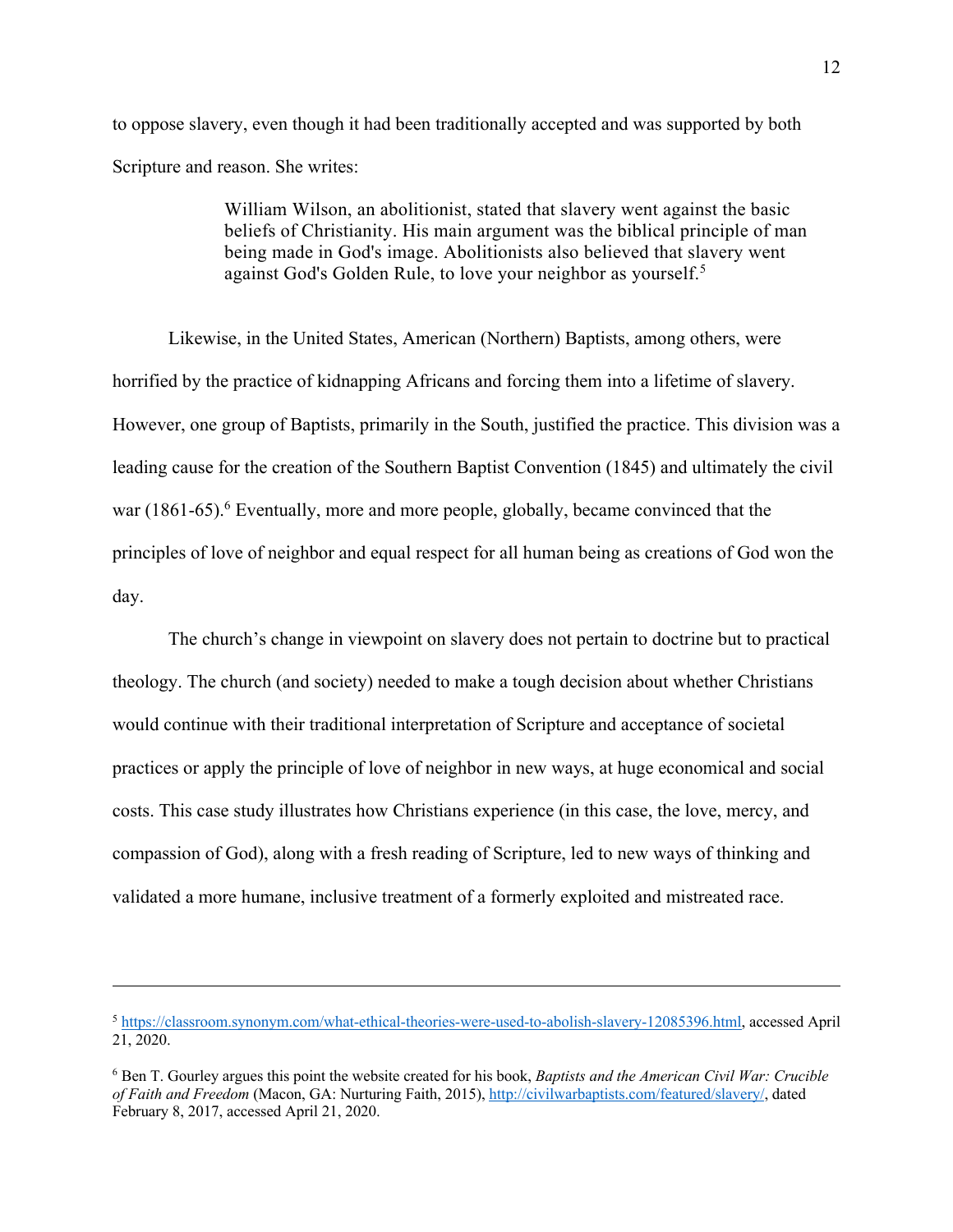For Protestants, discerning the will of God and seeking to make major decisions that affect the life of the church require thoughtful use of all four of the primary resources discussed above (Scripture, tradition, reason, and experience). Generally speaking, Scripture holds the place of first importance among the four, but the Bible cannot be properly interpreted without consideration of how the God has been at work over the past 2000 years in the church (tradition), how the Spirit has been working through our experience today, and the role of reason. Yet, having established the importance of these four intellectual resources, the most important factor in discerning the will of God and decision-making, of course, remains the Holy Spirit. The Spirit is God's voice to speak to us through Scripture, to give us wisdom as we apply reason, and to guide leaders in establishing and re-evaluating church tradition. The Holy Spirit is the one who brings to human consciousness neglected values, such as love of neighbor, that might need to be applied in new ways today. And it is the Spirit who enables us to draw lessons from our experience, which produce insight and wisdom into social conflicts and modern issues.

In other words, the most important component of any Spirit-led discernment process is actually listening for the voice of the Spirit and trusting God to guide us along the way.7 Yet, dependence on the Spirit is not instead of using our minds. This is where some Christian leaders and churches get confused.

New Testament scholar and author, Jack Levison, rightly points out, the Holy Spirit does not function separately from our minds, but often (and even usually) works through a process of

<sup>7</sup> Many good books have been written on the subject of discerning the will of god, both for individuals and for churches. one that does a particularly good job of helping discerners listen to their bodies as well as their minds and hearts is Elizabeth Liebert's *The Way of Discernment*. Liebert identifies several components in seeking discernment, most of which are within ourselves: our memory, intuition, body, imagination, reason, and feelings; and one outside of ourselves in nature.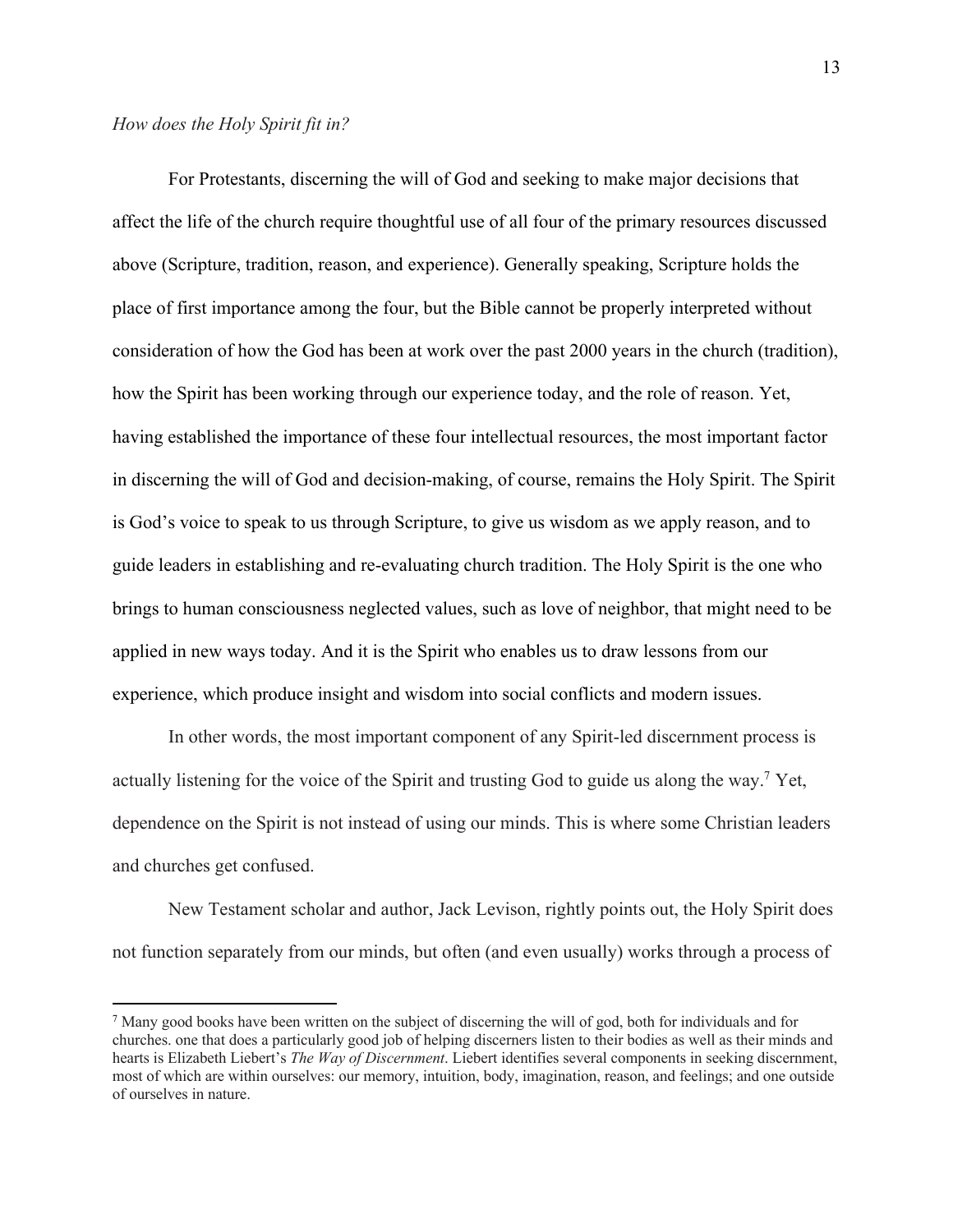studying Scripture, careful thinking, and even heated debate among others committed to discerning the will of God.<sup>8</sup> We need to use our minds to assess what is truly going on in our circumstances and to think through the complexities involved in our options. We also need to use our minds to avoid confusing our desires and wishes with the leading of the Holy Spirit. as most of us have certainly learned over the years, there is often a big difference between what one wants to be true and what is actually true.

A discernment process, then, is not instead of listening and cooperating with the Holy Spirit but depends on it. It is a thoughtful way to discern the will of God, which relies on and trusts the Spirit for guidance. It involves creating a careful, step by step process, which draws on the four primary intellectual resources (Scripture, tradition, reason, and experience) while utilizing all the practical methods that many have found so helpful over the years.

# *A Spirit-led discernment process*

To be led by the Holy Spirit, leaders of a discernment process need to be prepared to answer the following questions:

- 1. How will we seek the Holy Spirit's guidance? How will we listen for the voice of God? (That is, what spiritual practices will we employ?)
- 2. How will we discern the leading of the Spirit together as a family, church, institution, or some other group? (That is, how will we know when an idea comes from God?)
- 3. How will we distinguish between the Holy Spirit's prompting and our own desires, fears, ambitions, etc.?
- 4. Are we willing to test every idea or belief to see if it fits with the ways we know the Spirit leads, based on Scripture and Christian experience?

<sup>8</sup> Jack Levison, *Inspired: The Holy Spirit and the Mind of Faith* (Grand Rapids, MI: Wm. B. Eerdmans, 2013) 115.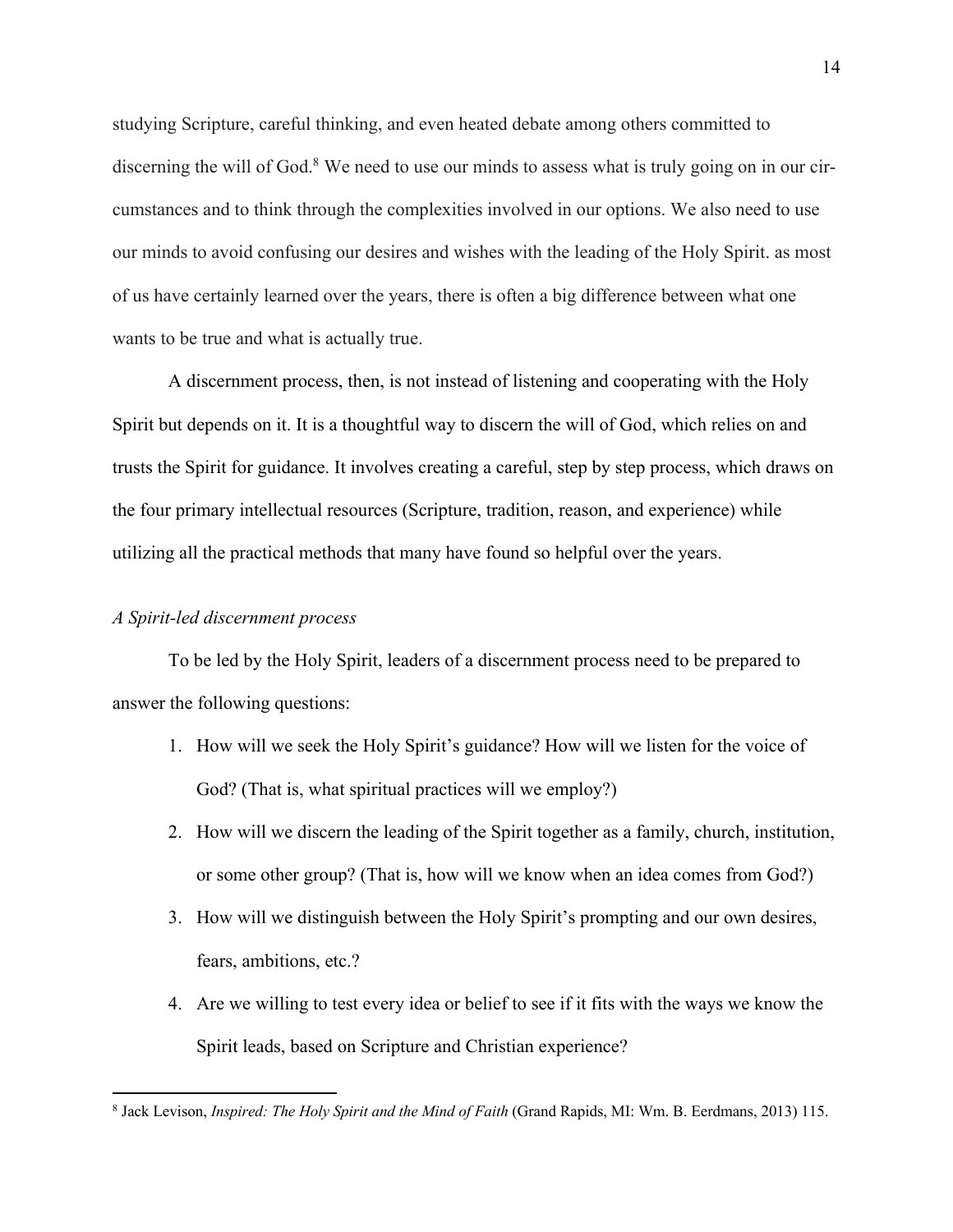5. What will we do if we don't hear God's voice or perceive any direct leading?

In general, as pastor and author, the Rev. Graham Standish, repeatedly stresses in his books on church leadership, the most important thing in a discernment process is to prayerfully seek God's will.<sup>9</sup> In practice, Standish advises:

- Create a process of discernment.
- Keep the process simple.
- Be prayerful.
- Keep asking: "What does God want?" <sup>10</sup>

Through prayer, we seek to tap into the Spirit for deeper level understanding and for divine perspective to assess our circumstances, the needs of those around us, and the opportunities God may be placing before us. To these ends, we ask the Spirit to speak to us through Scripture, to give us wisdom as we apply reason, to help us see what we need to see, to bring to mind relevant experiences in our lives that could be instructive now, and to give us a Christ-centered perspective. The Spirit also helps us know how to weight the various inputs we are receiving (such as, Scripture, tradition, rational arguments, individual and group experience, prophecies, etc.), and provides creative, timely, or fresh perspective.

# **Trust God to lead and guide**<sup>11</sup>

In this final section, we will briefly consider a few additional psychological and spiritual factors that influence a leader's ability to make good, Spirit-led decisions. Effective Christian

<sup>9</sup> Graham Standish, *Becoming the Blessed Church* (BBC), p. 62.

<sup>&</sup>lt;sup>10</sup> Graham Standish, *Becoming the Blessed Church* (BBC), pp. 61, 63f.

<sup>&</sup>lt;sup>11</sup> This section is an expansion of my short essay, "Expect God to be at work in your life, leading and guiding you," posted on my blog site, www.spirit-leader.com (April 13, 2020): https://spirit-ledleader.com/2020/04/13/what-canwe-expect-from-god-now-spiritual-truth-2/.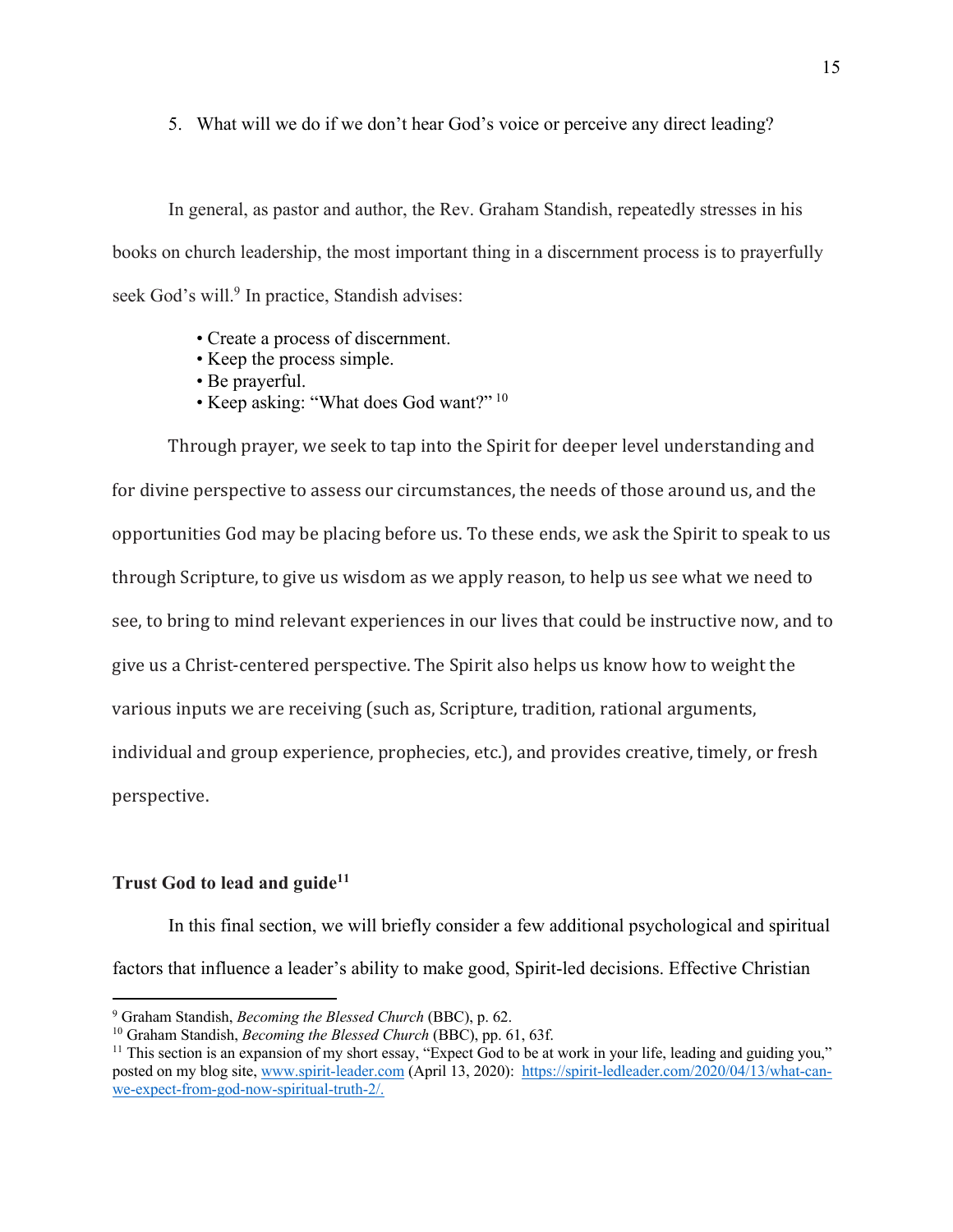leaders must avoid becoming reactionary in the midst of a crisis or stressful decision-making process. They will refrain from responding impulsively or irrationally and will instead remain grounded in their connection to the Spirit and their faith in God's leading and guiding.

#### *Fear, reactivity, and tough COVID-19 related decisions—a personal story*

In early March of this year, the COVID-19 crisis was mounting globally. No confirmed cases were yet reported in Myanmar, but the novel coronavirus was starting to spread throughout the world and heading toward my home state in Minnesota. I was in Yangon, preparing for a month of ministry to approximately 200 pastors in three weeklong workshops, in Mandalay, Kanpetlet (Southern Chin State), and Sittwe (Rakhine State), respectively. What should I do? Should I play it safe and get out of the country immediately? What was the most loving thing to do, as a husband and father? What was the most responsible thing to do as a minister and teacher? Should I press on to conduct these workshops for the sake of these pastors, who had been counting on this training for themselves and the benefit of the churches they serve—or get home, ASAP?

I felt I was in a no-win bind. As I considered each option, I felt guilty for not choosing the other. It was not just a matter of priorities, though. It was a conflict among my highest values. Of course, my wife's well-being was more important than my job, and I realized that if I got sick and died, I would not be able to do any ministry for anyone anymore; but we all know that making decisions is often not as simple as listing priorities in order. Due to lack of information, I could not adequately assess the risks. How much did my family need me? How great was the risk of my getting sick if I stayed? Was it riskier to travel among thousands of people in multiple airports and on four planes than to just stay put? How great was the risk that the airports, borders,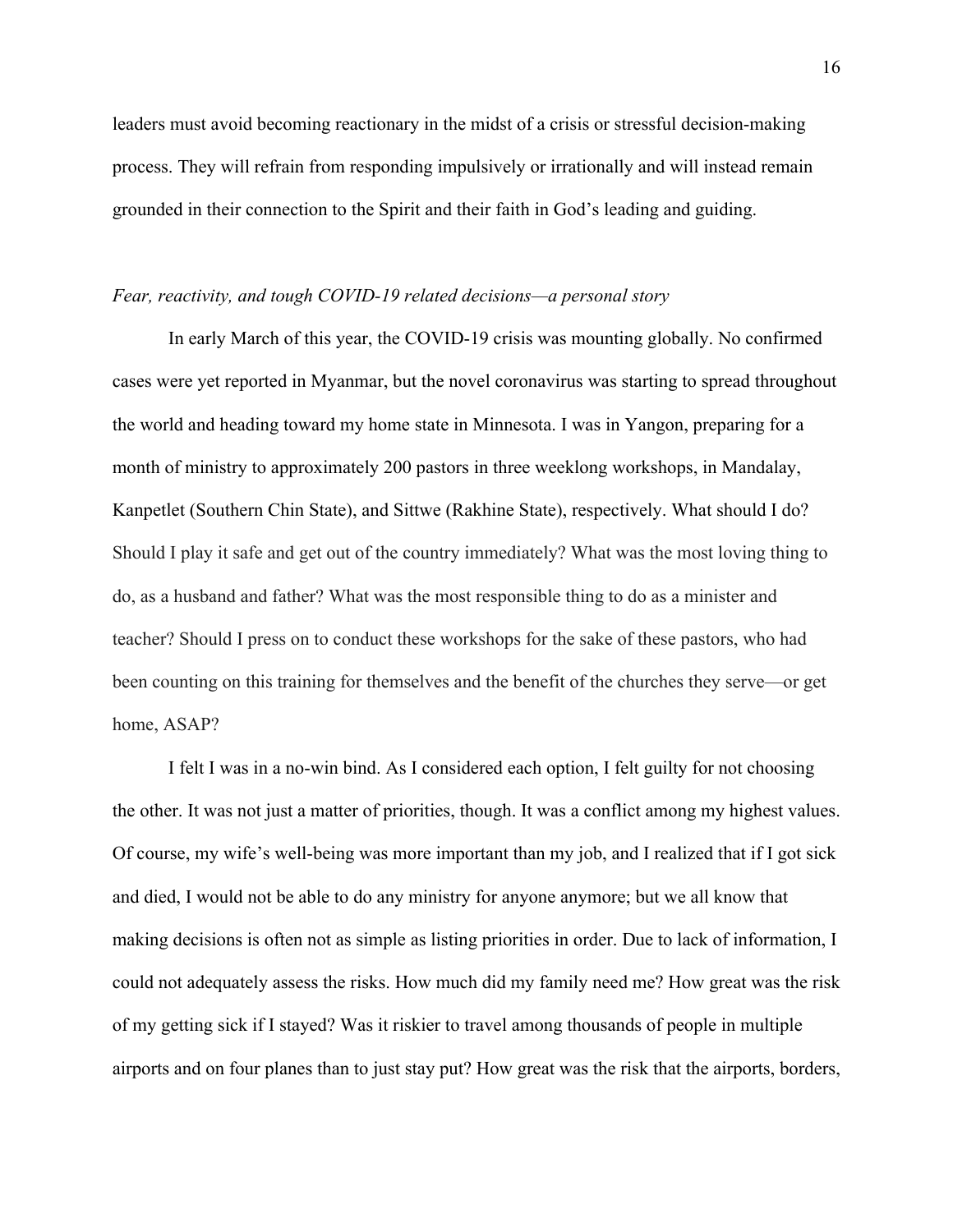and flights would all shut down and I wouldn't be able to get home for many months? Was a compromise possible? And what was best for the pastors who had to travel long distances just to get to the workshops, and who might put each other at risk in a group setting?

In retrospect, the answers seem clearer. But at the time, as is often the case in the midst of impending crisis and uncertainty, the "right" choices are not so obvious. In this situation, for me, the values of caring for my family, protecting my own health, and fulfilling my ministry commitments and responsibilities were in raging conflict within me.

For many of us, we pray for guidance in such circumstances, but the answers don't always come readily. Our inner turmoil makes us feel anxious or confused. If the crisis is big enough, instead of making a Spirit-led decision, a fight, flight, or freeze response might kick in. That is, we may boldly ignore the danger and attack the problem head-on but may do so blindly or foolishly. Or, we may run away as fast as we can, only to discover later that we had panicked. The danger was not as great as we feared, and we missed the opportunity to serve those who were counting on us. Or, we may become so anxious that we freeze, unable to make any decision; but by our indecision we fail to make a measured, wise, timely response. Any one of these fight, flight, or freeze instincts may be quite common and natural to us, and sometimes even helpful in times of danger; but they are also irrational and can get in the way of making good, Spirit-led decisions.

## *Trusting God throughout the process*

As my wife, staff members, ministry partners and I agonized over these questions, the Holy Spirit reminded me that I needed to trust God to guide us in our decision-making. Instead of having to bearing all the weight of these unanswered questions on my shoulders, I felt relieved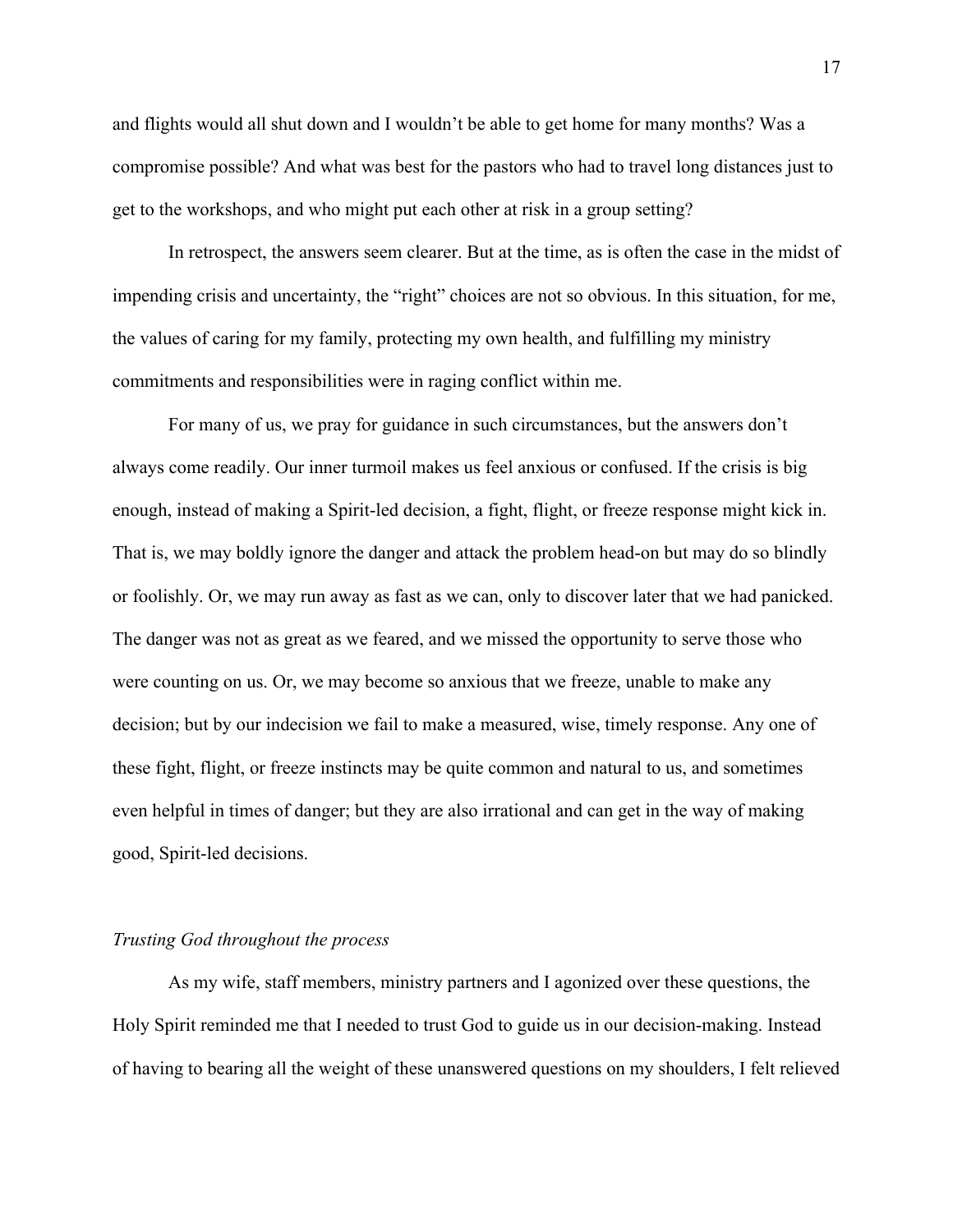remembering that I was not alone in this anxious time of uncertainty. God was there to help. I needed to believe it, and act like it. Solomon put it this way nearly 3000 years ago: "Trust in the LORD with all your heart and lean not on your own understanding; in all your ways acknowledge him, and he will make your paths straight" (Proverbs 3:5-6 NIV).

If we rely (exclusively) on our own wisdom and understanding in times of crisis or difficult decision-making, we may easily misread the situation or jump to the wrong conclusions. The biblical path of discernment, in contrast, leans heavily on God as leader and guide. First, we are told to "acknowledge" the Lord God in all our ways—that is, we have to slow down, humble ourselves, and surrender our will to God's. Then, we must "trust in the Lord with all our hearts," meaning, we must rely on the Holy Spirit to lead and guide as we proceed with gathering information and weighing our options. Clearly, this kind of trust is not passive. It's involves actively reaching out to God for wisdom to see things clearly and to better perceive what cannot be seen with our eyes or minds alone. It is only through this kind of God-centered discernment process that we can hope to make the best decisions. James talks about the process this way:

If any of you is lacking in wisdom, ask God, who gives to all generously and ungrudgingly, and it will be given you. But ask in faith, never doubting, for the one who doubts is like a wave of the sea, driven and tossed by the wind. James 1:5-6 NRSV

It's not our circumstances that make us unstable, it's our lack of faith. In times of crisis, Spirit-led decision-makers do not abandon reliance on God, who is often more silent than they might like. Rather, they *both* take responsibility to assess the situation, seek help in discerning the best course of action, and then make thoughtful (not impulsive, irrational) decisions when they need to *and* simultaneously trust that God is very much present and active to lead and guide them, often behind the scenes, so-to-speak.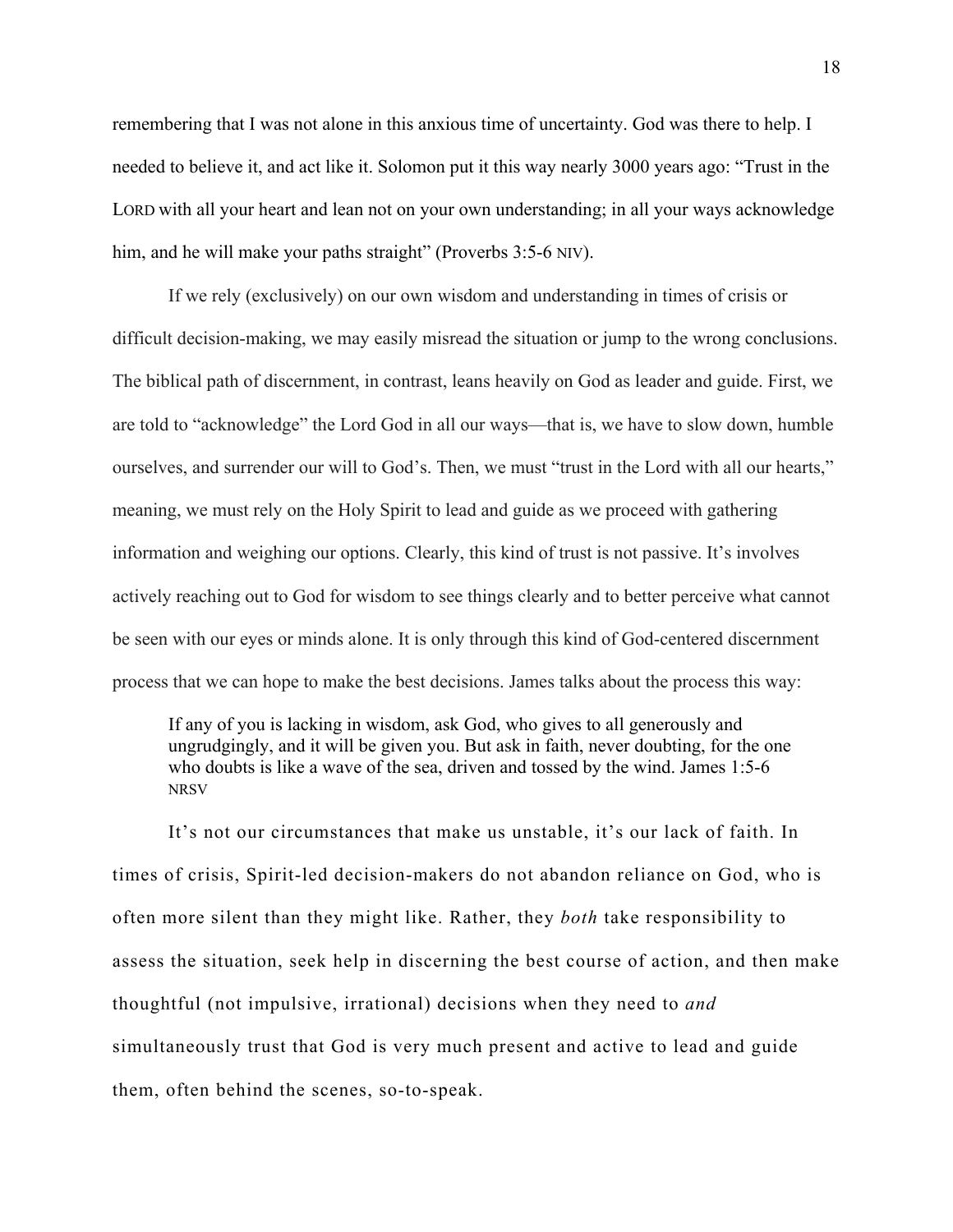This *both-and approach* requires creating enough space to quiet ourselves and take time to listen for the Spirit's voice through Scripture and prayer. We will reach out to reliable spiritual guides, pastors, mentors, co-workers, and friends for input. We will not try to push our way forward, regardless of warning signs. Neither will we run away out of fear, unless we must protect ourselves from imminent danger. We also will not get stuck, frozen, unwilling to think things through and make a rational decision in a timely manner. We will fix our eyes on Jesus, considering his example of faith and sacrificial service in setting our priorities (Hebrews 12:1-2). We will trust God with our whole heart, and then take action when as the way forward becomes clearer.

#### *Finding answers over time*

Eventually, more information became available to me in Myanmar, and the answers finally emerged, one at a time.

• First, fighting in Rakhine State made the roads impassable for the pastors and too dangerous for us. The decision to postpone the third workshop was made for us before the first one even began.

• At the same time, I felt an increasing confidence and peace to go forward to conduct the first two scheduled workshops.

• The Mandalay workshop went well, with very positive results among the 56 pastors.

• We then traveled to Bagan, increasingly ill-at-ease, but prepared to make the 5 hour drive up into the Chin Hills. The government was starting to prohibit mass meetings, but it seemed the door was still open for us to conduct the second workshop. However, as we met with our liaison in Bagan to make a final decision, we learned that one of the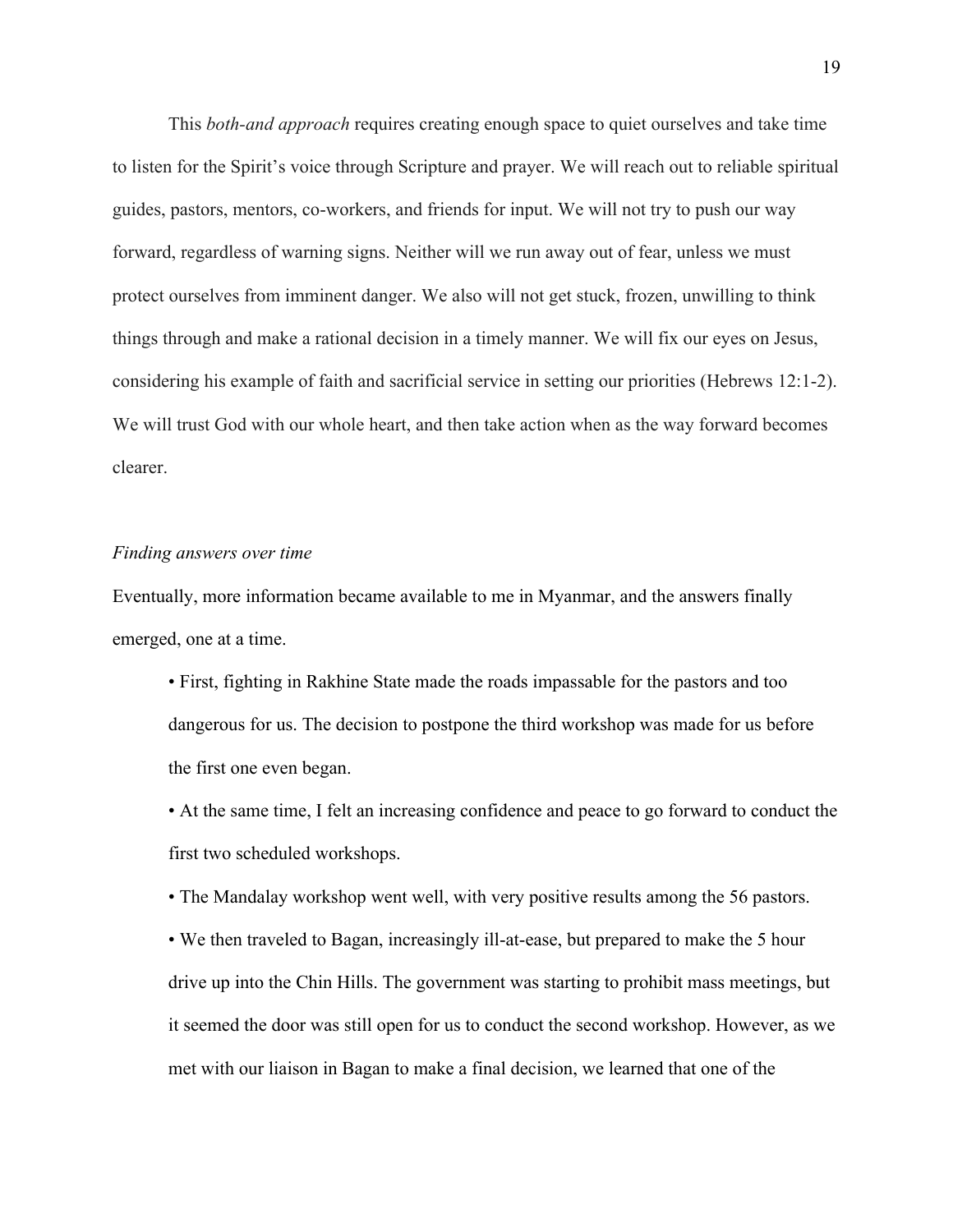buildings owned by the General Secretary of the Kanpetlet Association, the man in charge of overseeing the logistics of caring for 75 pastors for the week, burned down the day before. He was willing to try to make the event work, but this would have been too much to ask of someone in crisis. We had our answer.<sup>12</sup>

March in Myanmar reassured me again that God does indeed lead and guide amid upsetting and confusing circumstances. I had to stay fully engaged in the decision-making process, and I had to manage my fight-flight-freeze types of impulses so that they didn't take over. Yet, the more I kept putting the workshops and decisions into God's hands, and the more I was willing to listen for the quiet voice of the Spirit and listen to the voices of others around me, the more I was able to hear what I needed to hear and to see what I needed to see. Over time, answers emerged.

The final itinerary was different from any of the scenarios I was first considering, but the result was 12 Spirit-blessed days in Myanmar and a timely return to my family afterward. Graduation week at MIT was full of meaningful connections and ministry. Our staff conducted the *Spirit-Led Leadership* workshop in Mandalay, as planned, with very good results. Then, as doors began closing, lockdowns were being discussed in the USA, flights were being canceled, and circumstances suddenly changed again (civil war and unexpected crises), it was time to go home. I arrived back into the loving arms of my wife, Jill, three weeks early. I felt grateful for how God had worked through the ministry while in Myanmar, peaceful about letting two workshops go for now, and equally assured that home was where I now needed to be.

<sup>&</sup>lt;sup>12</sup> Unbeknownst to us at the time we decided to postpone the workshop, the local authorities were on the verge of banning all group meetings anyway. Had we traveled to Kanpetlet, we would have been prevented from conducting the workshop. God had led us to the right decision, even though we didn't know about the ban.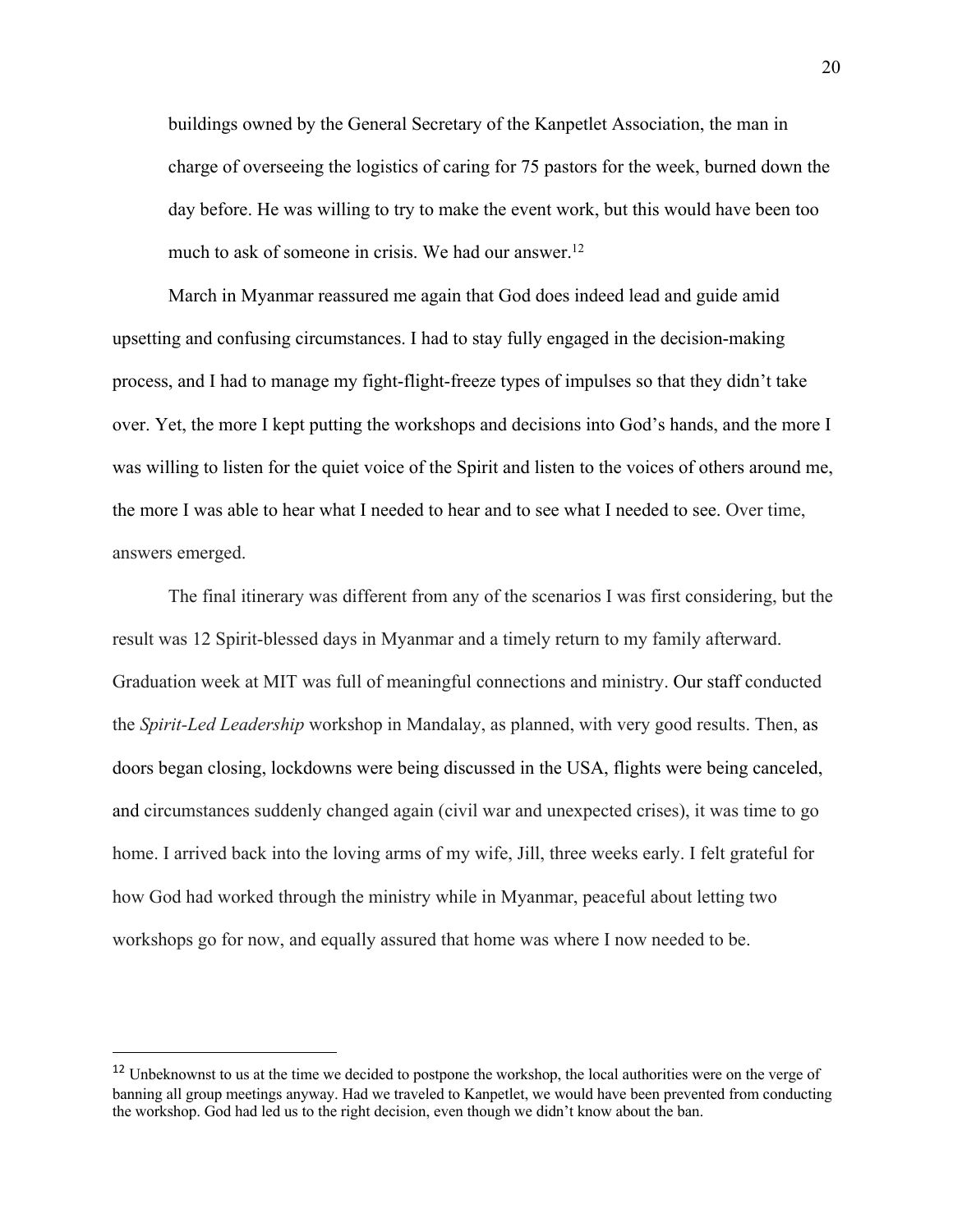## **Conclusions**

All individuals and leaders must face many tough decisions in their lifetimes. When the time comes, they need to be ready for the challenge—or at least have a thoughtful plan for how they are going to get ready. In each situation, mature leaders will properly assess what kind of decision needs to be made and what information and resources are needed in order to reach the best possible decision. In non-urgent circumstances, leaders will create a solid discernment process, i.e., a step by step plan to reach a decision, including who needs to be involved in the process, when, and to what extent. Above all, in order to make a good, Spirit-led decision, leaders will actively draw upon the Holy Spirit throughout the discernment process and will invite others to seek God's will together with them. They will avoid reacting with a fight, flight, or freeze response when they feel overstressed. Instead, they will stay grounded in their faith and connection to God, while following a thoughtful discernment process with the goal of reaching the best possible, Spirit-led decision they can.

What kind of discernment process are you using right now as you make important decisions, explore new options, or address pressing problems or challenges in your personal life, family, church, ministry, or some other leadership role? You will never have enough knowledge and wisdom to make perfect decisions in every situation, but you can grow significantly in your ability to make good, Spirit-led decisions in a wide variety of circumstances. Actively create and follow a thoughtful process of discernment; act reasonably (instead of reacting irrationally) when you're overstressed; open your heart and mind to the needs, feelings, and input of others; continually reach out to the Holy Spirit in prayer; then trust God to lead and guide you throughout the process, even if you can't always sense his presence or prompting from day to day. This is what it takes to be a thoughtful, Spirit-led follower of Christ and Christian leader.